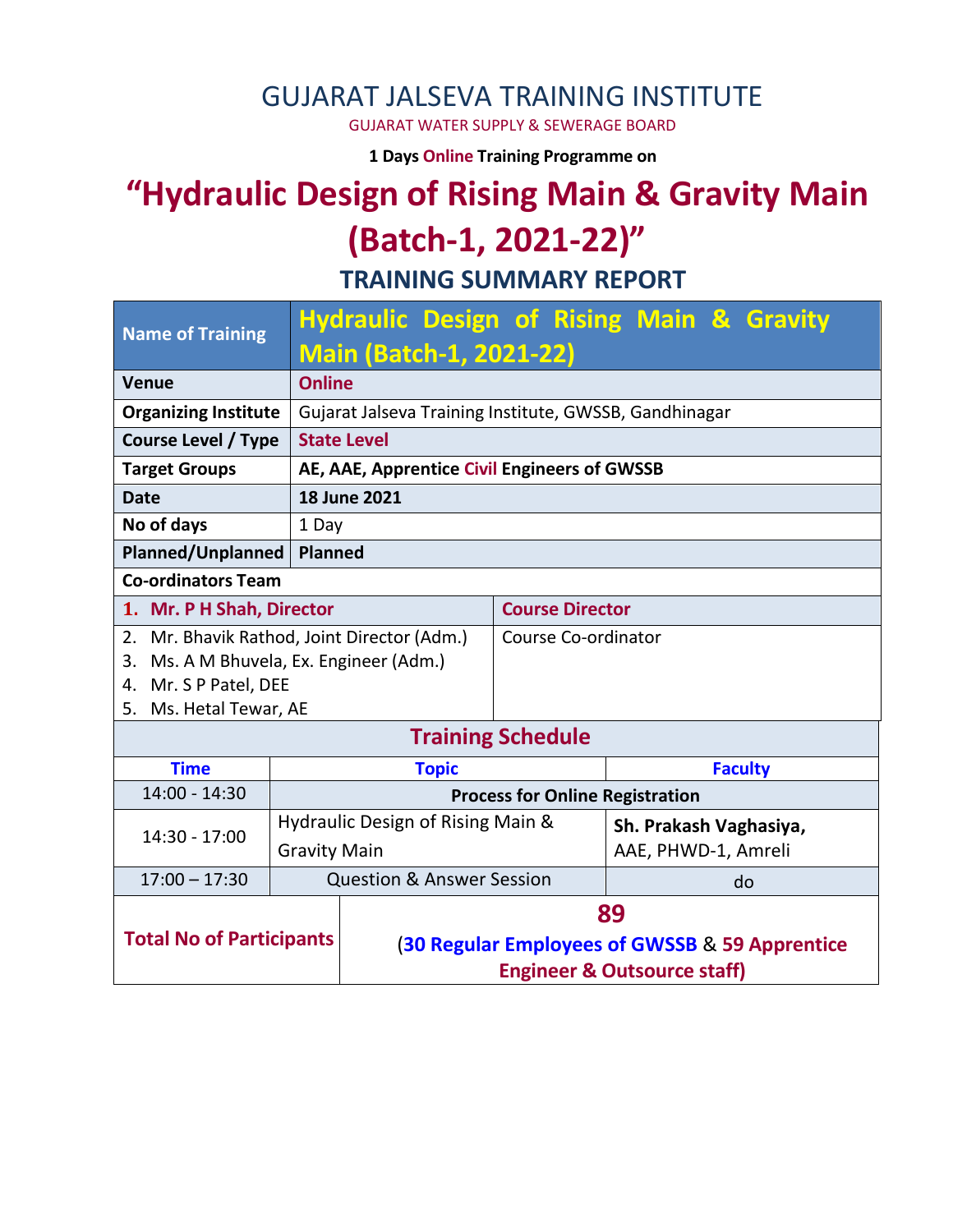| No.                     | CPF NO.        | <b>Name</b>                         | <b>Designation</b> | <b>Office &amp; Place</b> |  |
|-------------------------|----------------|-------------------------------------|--------------------|---------------------------|--|
| $\mathbf{1}$            | GWSSB/10473    | ABHAYKUMAR SHIVPRASAD SINGH         | AE(C)              | PHSSD, BHANVAD            |  |
| $\overline{2}$          |                | ADISH PRAFULBHAI PATEL              | AAE (C)            | PHSSD, JASDAN             |  |
| $\overline{\mathbf{3}}$ | GWSSB/10124    | AMITKUMAR DINESHBHAI DHOKIA         | AAE (C)            | PHWD, Bhuj                |  |
| $\overline{\mathbf{4}}$ |                | <b>ASHIMA SANJEEV JOHRY</b>         | AAE (C)            | PHSSD, Dwarka             |  |
| 5                       | GWSSB/2406     | ASHOK PRABHULAL MAHESHWARI          | DEE (C)            | PHC, Anjar                |  |
| 6                       |                | <b>BHAVESH KESHAVBHAI CHAUHAN</b>   | AAE (C)            | P.H.Works                 |  |
|                         |                |                                     |                    | Dn., Khambhalia           |  |
| $\overline{7}$          |                | BHAVIKA BALVANTSINH JADEJA          | DEF(C)             | P.H.S.S.Sub               |  |
|                         |                |                                     |                    | Dn., Khambhalia           |  |
| 8                       | $\blacksquare$ | BHJUMIBEN RAKESHBHAI CHAUHAN        | AAE (C)            | PHSSD, Modasa             |  |
| 9                       | GWSSB/10105    | CHANDRESHKUMAR JAGDISHBHAI          | AAE (C)            | P.H.Works                 |  |
|                         |                | <b>KACHA</b>                        |                    | Dn., Khambhalia           |  |
| 10                      |                | CHARMI MUKESHCHANDRA TRIVEDI        | AAE (C)            | P.H.Dharoi project        |  |
|                         |                |                                     |                    | subdivision, Vadnagar     |  |
| 11                      |                | DHVANI KAMLESHBHAI PATEL            | AAE (C)            | P.H.Dharoi Division,      |  |
|                         |                |                                     |                    | Mehsana                   |  |
| 12                      |                | <b>GOVINDBHAI JAYRAMBHAI RAJGOR</b> | AAE (C)            | PHSSD, JASDAN             |  |
| 13                      |                | HARDIKKUMAR DINESHBHAI KORADIYA     | AAE (C)            | PHSSD-1, Bhuj             |  |
| 14                      |                | <b>JANAK VINOD SANALIYA</b>         | AAE (C)            | PHSSD, Patdi              |  |
| 15                      |                | <b>JINAL NATUBHAI PATEL</b>         | AAE (C)            | PHWD, Mahesana            |  |
| 16                      |                | KAUSHIK MANILAL PANCHAL             | AAE (C)            | PHSSD, Bhuj               |  |
| 17                      | GWSSB/10481    | KISHANKUMAR RAMESHBHAI SUTHAR       | AE(C)              | PHSSD, Bhiloda            |  |
| 18                      | GWSSB/10278    | MAHESHKUMAR SURMALBHAI DAMA         | DEE (C)            | PHSSD, Kutiyana           |  |
| 19                      |                | MEGHASUMAN MAHENDRA PANDIT          | AAE (C)            | PHWD, Anjar               |  |
| 20                      | GWSSB/10358    | NEHA SURESHBHAI RANA                | AAE (C)            | PHC, Vadodara             |  |
| 21                      |                | NIKULKUMAR RAMESHBHAI PRAJAPATI     | AAE (C)            | PHSSD, Dhoraji            |  |
| 22                      |                | NISHANKUMAR HARESHBHAI PATEL        | AAE (C)            | PHSSD, Anjar              |  |
| 23                      |                | RAJESHKUMAR BAVALBHAI CHAUHAN       | AAE (C)            | PHSSD-2, Morbi            |  |
| 24                      | GWSSB/10097    | REEMA SHASHIKANT JHA                | AE(C)              | PHC, Vadodara             |  |
| 25                      |                | RITABEN JAGABHAI CHAVADA            | AAE (C)            | PHSSD, Dhoraji            |  |
| 26                      |                | SAGARKUMAR NATHUBHAI PANCHAL        | AAE (C)            | PHWD-1, Amreli            |  |
| 27                      |                | SANJAYPURI DASHARATHPURI            | AAE (C)            | PHSSD-1, Bhuj             |  |
|                         |                | <b>GOSWAMI</b>                      |                    |                           |  |
| 28                      |                | AAE (C)<br>SIDDHARTH RAMESHCHANDRA  |                    | PHSSD, BHANVAD            |  |
|                         |                | SAVSANI                             |                    |                           |  |
| 29                      |                | VISHVADEFPSINH JAYENDRASINH RANA    | AAE (C)            | PHSSD-1, Surendranagar    |  |
| 30                      |                | YASHKUMAR VINAYBHAI KOTHARI         | AAE (C)            | PHSSD, Amreli             |  |

## **List of Regular Employees of GWSSB**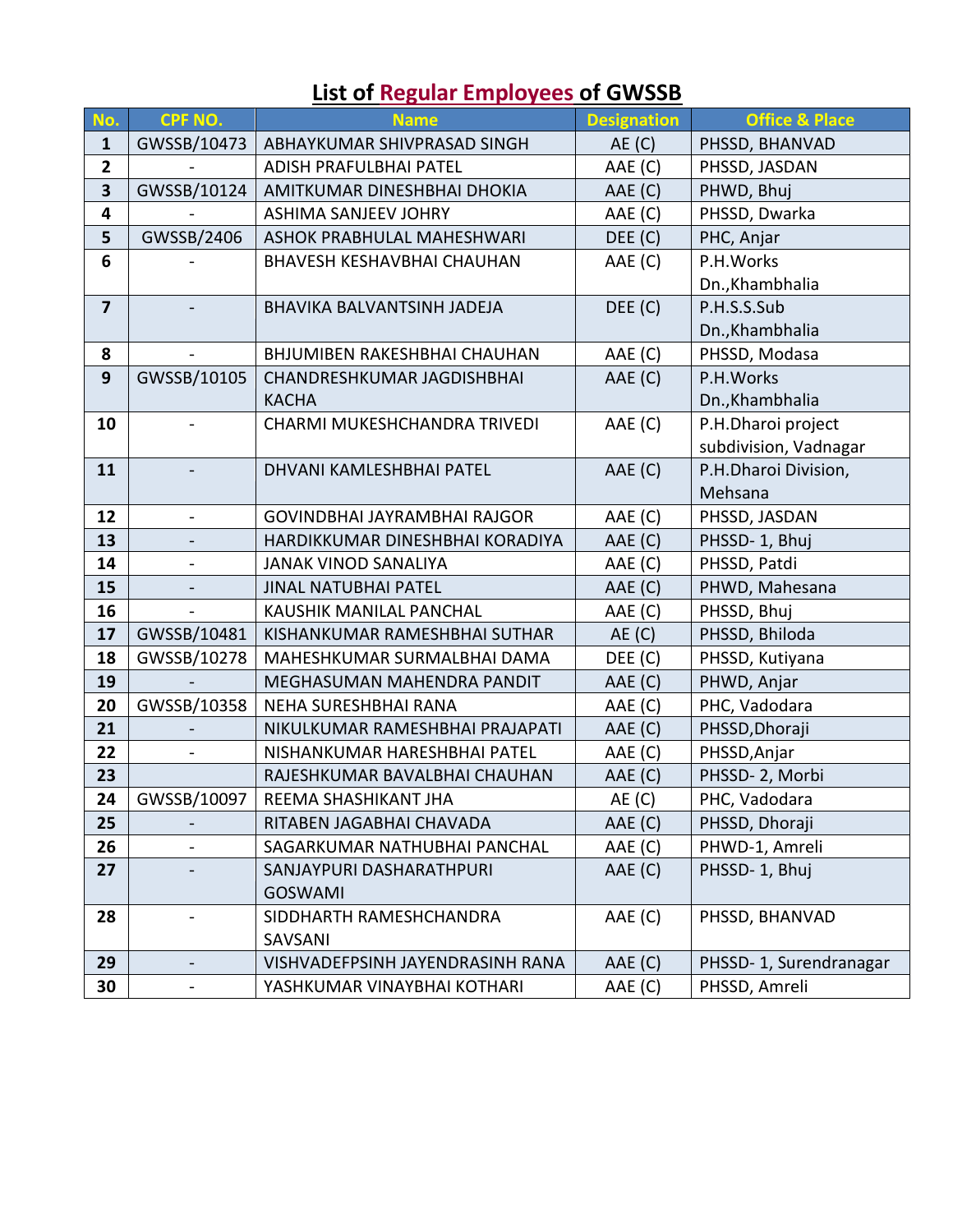## **List of Employees (Outsource staff/Apprentice Engineer)**

| No.                     | <b>Name</b>                                              | <b>Designation</b>               | <b>Office &amp; Place</b>           |
|-------------------------|----------------------------------------------------------|----------------------------------|-------------------------------------|
| $\mathbf{1}$            | AMITKUMAR RASIKBHAI PATEL                                | Appr. Engineer                   | PHSSD, Dhrangadhra                  |
| $\overline{2}$          | <b>ASHVIN BHORANIYA</b>                                  | <b>Outsourcing Engineer</b>      | PHWD, Morbi                         |
| $\overline{\mathbf{3}}$ | DEVANG KANUBHAI PRAJAPATI                                | Appr. Engineer                   | Preventive Vigilance Cell, Vadodara |
| 4                       | DHARMRAJSINH VIJENDRASINH SISODIYA                       | Appr. Engineer                   | PHWD, Himmatnagar                   |
| 5                       | DIVEYESH SUBHASHBHAI DANGAR                              | Appr. Engineer                   | PHSSD, JASDAN                       |
| 6                       | HANEE ASHOKKUMAR SUTHAR                                  | Appr. Engineer                   | PHWD, Mehsana                       |
| $\overline{\mathbf{z}}$ | HARNESH HARSHADBHAI PRAJAPATI                            | Appr. Engineer                   | P.H.Dharoi project subdivision,     |
|                         |                                                          |                                  | Vadnagar                            |
| 8                       | HIRALBEN RAMESHBHAI BAROT                                | Appr. Engineer                   | Preventive Vigilance Cell, Vadodara |
| 9                       | HIREL ASHOKBHAI PRAJAPATI                                | Appr. Engineer                   | PHMSD, Bhachau                      |
| 10                      | HIREN VALJI VEKARIYA                                     | Appr. Engineer                   | PHSSD, Mandvi-Kutch                 |
| 11                      | HIRENKUMAR SHANKARBHAI RALOLIYA                          | Appr. Engineer                   | PHSSD, Anjar                        |
| 12                      | <b>JAGDISH PUNJA SORATHIYAAHIR</b>                       | Appr. Engineer                   | DEE, PHS Subdivision, Bhuj          |
| 13                      | JAYRAJKUMAR ISHVARBHAI BATHA                             | Appr. Engineer                   | PHSSD, LIMKHEDA                     |
| 14                      | JAYSHEEL HITENDRA RAWAL                                  | Appr. Engineer                   | PHSSD, Bhuj                         |
| 15                      | JAYSINH MAHENDRASINH JETHWA                              | Appr. Engineer                   | PHSSD, Bhuj                         |
| 16                      | JEET HARESHKUMAR KALARIYA                                | Appr. Engineer                   | PHSSD - 2, Morbi                    |
| 17                      | JIGARKUMAR RAMANLAL PRANAMI                              | Appr. Engineer                   | PHSSD, Modasa                       |
| 18                      | KALPESH DEVJI SIJU                                       | Appr. Engineer                   | PHSSD, Banni                        |
| 19                      | KAVITA PRAVINBHAI PATEL                                  | Appr. Engineer                   | PHC, Mehsana                        |
| 20                      | KHUSHALI PARESHBHAI VYAS                                 | Appr. Engineer                   | PHWD, Anjar                         |
| 21                      | KINJAL JITENDRABHAI DAVE                                 | Appr. Engineer                   | PHC, Bhuj                           |
| 22                      | KRISHNA GHANSHYAMBHAI CHAUHAN                            | Appr. Engineer                   | PHSSD, Limbdi                       |
| 23                      | KRISHNA SHAILESHBHAI PARMAR                              | Appr. Engineer                   | PHSSD, Dhrol                        |
| 24                      | KULDEEPSINH NIRMALSINH JADEJA                            | Appr. Engineer                   | PHSSD, Dhrol                        |
| 25                      | MAHAMAD TASLIM H. SIDDIKI                                | Appr. Engineer                   | PHSSD, Patdi                        |
| 26                      | MAYANK PRAFULBHAI LALVANI                                | Appr. Engineer                   | PHWD, Morbi                         |
| 27                      | MAYURKUMAR AMARSINHBHAI DAMOR                            | Appr. Engineer                   | PHSSD, Jhalod                       |
| 28                      | <b>MEET RAHULBHAI BHATT</b>                              | Appr. Engineer                   | P.H.Dharoi project subdivision,     |
|                         |                                                          |                                  | Vadnagar                            |
| 29                      | MIHIRKUMAR BHARATBHAI PATEL                              | Appr. Engineer                   | PHSSD, Sevaliya                     |
| 30                      | MITESHKUMAR PRAVINBHAI PATEL                             | Appr. Engineer                   | P.H.Dharoi project subdivision,     |
|                         |                                                          |                                  | siddhpur                            |
| 31                      | MITTALBEN BHARTSINH PARMAR                               | Appr. Engineer                   | PHSSD, DAHOD                        |
| 32                      | NANDISH SATISHKUMAR PANDYA                               | Appr. Engineer                   | PHSSD, Bhuj                         |
| 33                      | NEEL MAHESHKUMAR GOR                                     | Appr. Engineer                   | PHC, Bhuj                           |
| 34<br>35                | NIKULBHAI KANTIBHAI KANZARIYA<br>NIMESH SURESHBHAI PATEL | Appr. Engineer<br>Appr. Engineer | PHSSD, Limbdi<br>PHSSD, Patdi       |
| 36                      | NIRALI BIPINKUMAR SOMAIYA                                | Appr. Engineer                   | PHSSD, Mandvi-Kutch                 |
| 37                      | NISARGKUMAR UMESHBHAI VYAS                               | Appr. Engineer                   | PHSSD, Modasa                       |
| 38                      | NISHANT ASHWINBHAI PARMAR                                | <b>Outsourcing Engineer</b>      | PHSSD, Amreli                       |
| 39                      | PARTH JITENDRABHAI ODHAVANI                              | Appr. Engineer                   | PHSSD, Mandvi-Kutch                 |
| 40                      | PARTH TARUNBHAI RATHOD                                   | Appr. Engineer                   | PHSSD, Anjar                        |
| 41                      | POOJABEN MAHADEVBHAI SAPRA                               | Appr. Engineer                   | PHWD, Surendranagar                 |
| 42                      | PRASHANT BHAVESHBHAI PRAJAPATI                           | Appr. Engineer                   | PHSSD, Matar                        |
| 43                      | PRASHANT GOVINDBHAI KANZARIYA                            | Appr. Engineer                   | PHSSD-1, MORBI                      |
| 44                      | RAJ DHIRAJLAL LORIYA                                     | Appr. Engineer                   | PHSSD-1, MORBI                      |
| 45                      | RAKHI HIRALAL HADIYA                                     | Appr. Engineer                   | PHC, Bhuj                           |
| 46                      | RAMESHBHAI GOVINDBHAI KANZARIYA                          | Appr. Engineer                   | PHSSD - 2, Morbi                    |